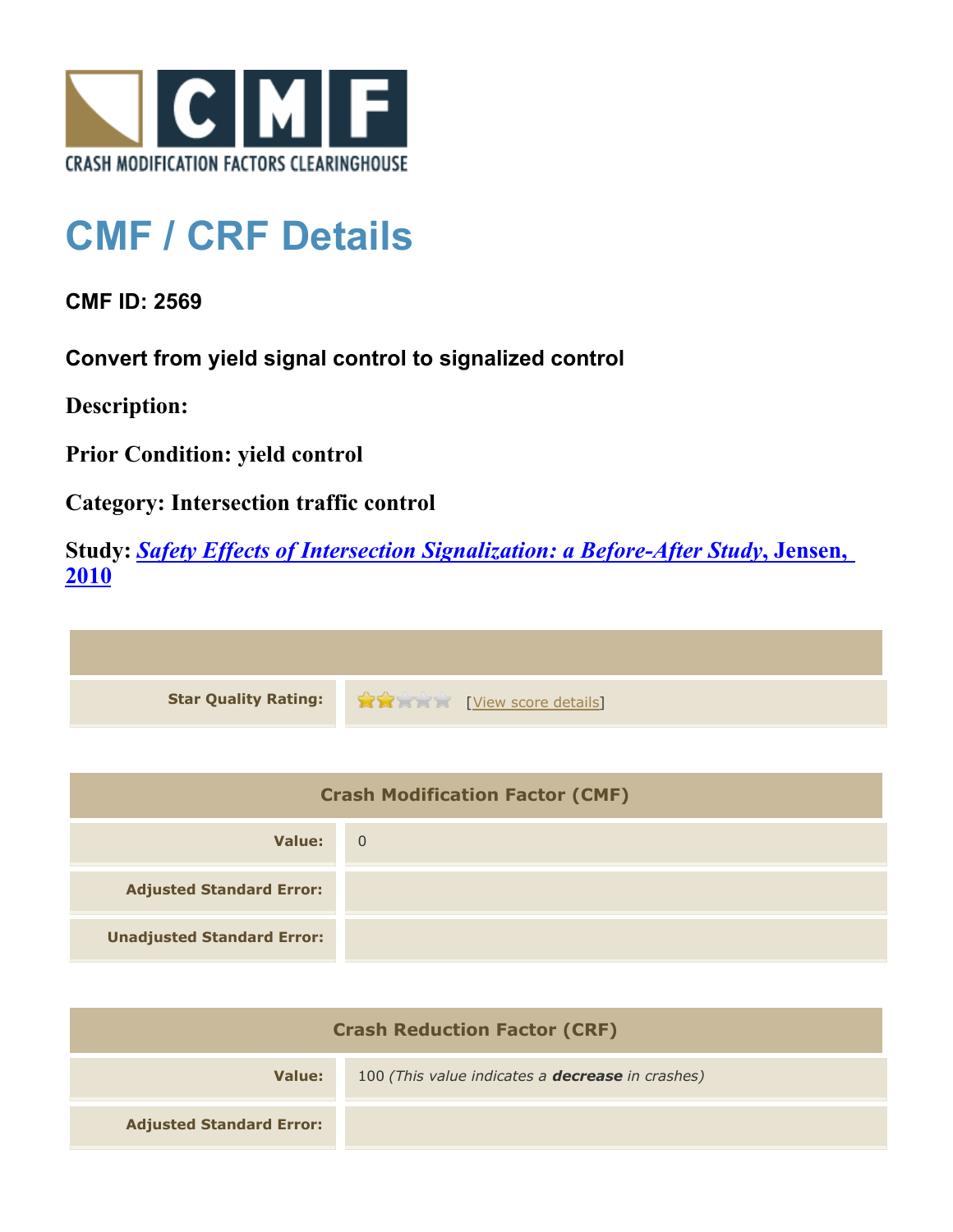| <b>Applicability</b>       |                |
|----------------------------|----------------|
| <b>Crash Type:</b>         | Single vehicle |
| <b>Crash Severity:</b>     | All            |
| <b>Roadway Types:</b>      | Not Specified  |
| <b>Number of Lanes:</b>    |                |
| <b>Road Division Type:</b> |                |
| <b>Speed Limit:</b>        |                |
| <b>Area Type:</b>          |                |
| <b>Traffic Volume:</b>     |                |
| <b>Time of Day:</b>        | All            |

## *If countermeasure is intersection-based*

| <b>Intersection Type:</b>         | Roadway/roadway (not interchange related) |
|-----------------------------------|-------------------------------------------|
| <b>Intersection Geometry:</b>     | More than 4 legs                          |
| <b>Traffic Control:</b>           | Signalized                                |
| <b>Major Road Traffic Volume:</b> |                                           |
| <b>Minor Road Traffic Volume:</b> |                                           |

| <b>Development Details</b>      |              |
|---------------------------------|--------------|
| <b>Date Range of Data Used:</b> | 1976 to 2004 |
| <b>Municipality:</b>            | Copenhagen   |
| State:                          |              |